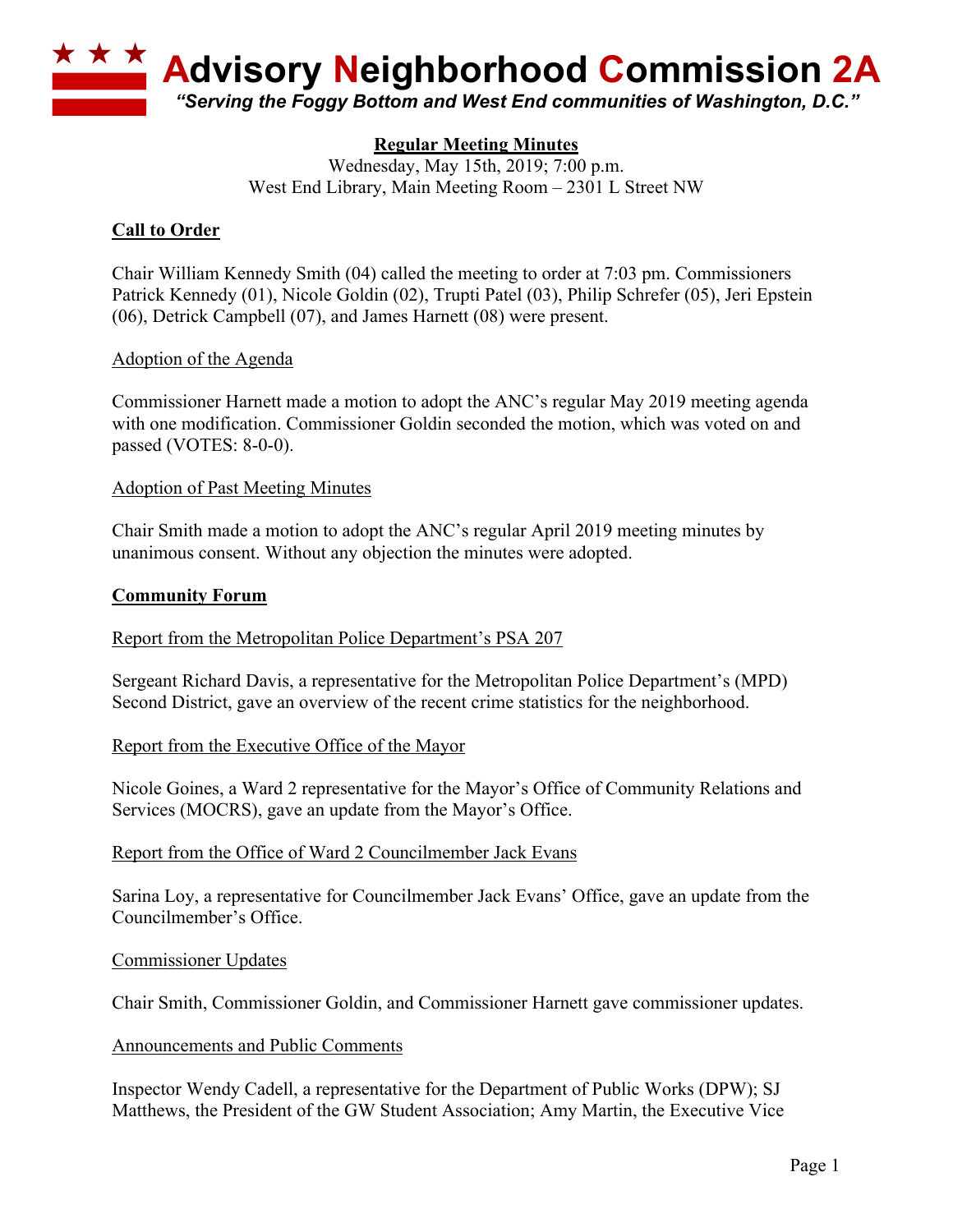President of the GW Student Association; Jillian Wolons, the Acting Vice President for Government Relations of the GW Student Association; Trina Stewart, a Supervisory Intergovernmental and Community Affairs Specialist for the Court Services and Offender Supervision Agency (CSOSA); Barbara Kahlow, a local resident; Toni Marsh, an Associate Professor at GW; and Sara Maddux, a local resident, gave announcements and public comments.

## Update from the District Department of Transportation Regarding the Proposed Signalization of the Intersection of H Street and 19th Street NW

Commissioner Harnett gave an update regarding the proposed signalization of the intersection of H Street and 19th Street NW.

Update from GW Regarding the Planned Renovations to Thurston Hall at 1900 F Street NW and the Proposed Smith Center Alcoholic Beverage License at 600 22nd Street NW

Kevin Days, the Director of Community Relations for GW, gave updates regarding the planned renovations to Thurston Hall at 1900 F Street NW and the proposed Smith Center alcoholic beverage license at 600 22nd Street NW.

# **General Agenda**

Update from the School Without Walls at Francis-Stevens Regarding the School's Planned Classroom Renovation Project

Chair Smith made a motion to adopt a proposed resolution regarding the matter. Commissioner Kennedy seconded the motion, which was voted on and passed (VOTES: 8-0-0). The resolution reads as follows:

WHEREAS, the School Without Walls at Francis-Stevens (SWWFS) is a citywide educational resource serving students from all eight wards, with the majority of attendees living outside of Ward 2,

WHEREAS, over the past several years, SWWFS has demonstrated one of the strongest year-over-year track records of academic improvement of any public elementary school in the city and currently has a waiting list of 700 students requesting enrollment,

WHEREAS, beginning in October 2018 school administrators and community members called DCPS's attention to the pending issue of over-enrollment at the school.

WHEREAS, a lack of response from DCPS regarding overcrowding at SWWFS led the LSAT, HSA and ANC 2A to arrange the services of a pro bono design team to provide options to constructively address the overcrowding issue and subsequently that design team completed a set of concept drawings addressing the issue in a comprehensive expansible manner, the so-called "community plan".

WHEREAS, at the February ANC 2A meeting, the ANC passed a resolution endorsing the community plan and DCPS formally acknowledged the issue of over-enrollment at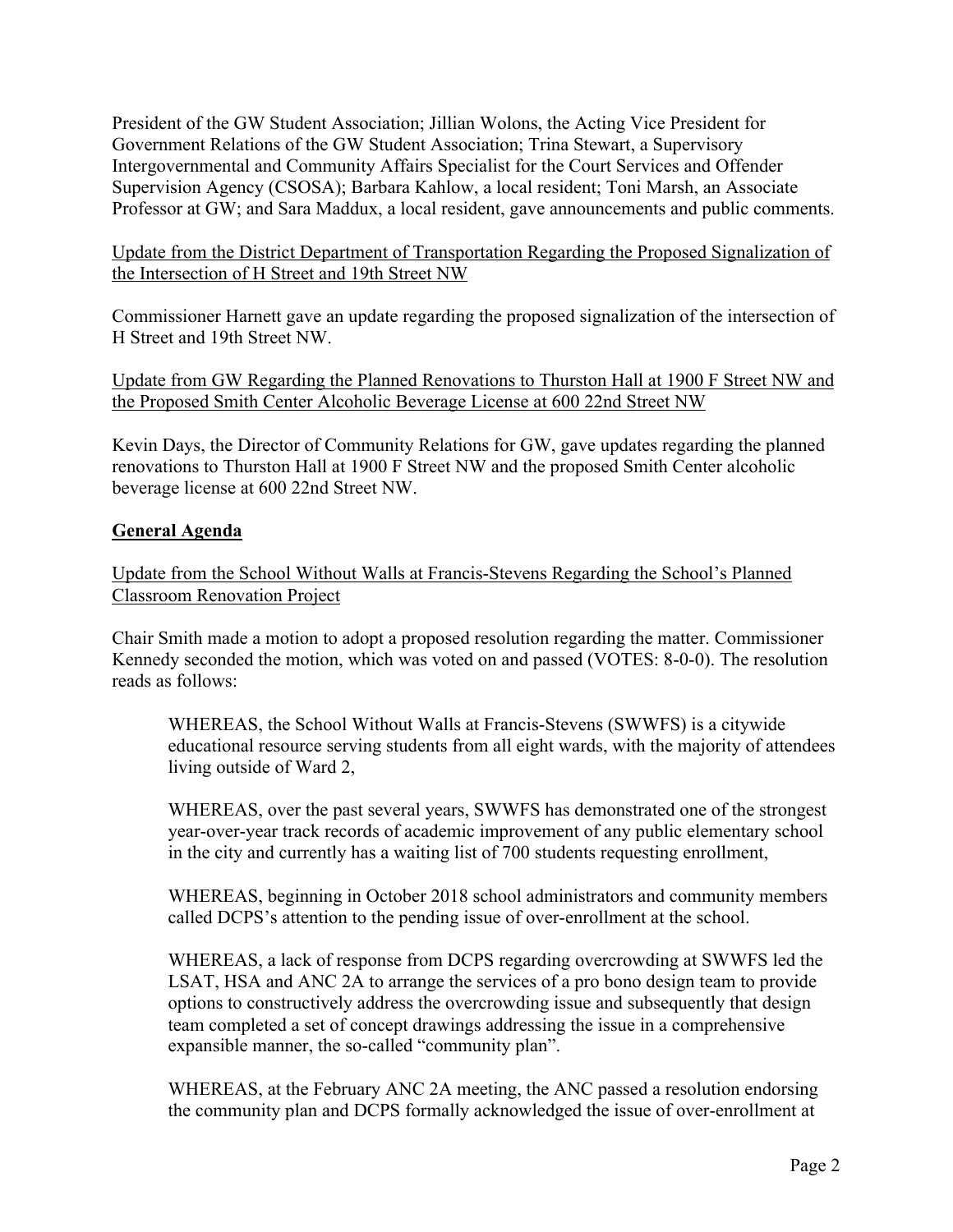SWWFS and the pledged to work with community members to evaluate the community plan and implement a solution prior to the 2020 academic year.

WHEREAS, since that February ANC meeting the project liaison provided the ANC and community has changed three times, no contracting timeline was provided until May and no official explanation regarding the design choice and rationale has been provided as of this date.

WHEREAS, reports of mismanagement of previous renovations, including a reported payment of \$600,000 for a single door, the purchase and installation of unnecessary mechanical equipment and the misalignment of a locker room, thereby curtailing needed expansion of the school gym, among others, have left many in the community with a lingering distrust of the renovation management process at DCPS.

WHEREAS, unofficially, the ANC and community members have been informed that DCPS has selected an inferior design for the current renovation, one that has faced repeated and significant merit-based objections from the community, objections that have not been officially addressed by DCPS.

THEREFORE, BE IT RESOLVED ANC 2A reiterates its February 2018 call for DCPS to utilize such funds as are available for renovations at SWWFS to eliminate two small offices and repurpose unused balcony space between them and the small gym so as to create two new 1200 square foot classrooms, thereby implementing the so-called "community plan".

BE IT FURTHER RESOLVED, that if DCPS elects, as now seems to be the case, to repurpose the current library instead of implementing the community plan, the ANC requests written notification of the decision and its rationale as well as any relevant process documents pertaining to the bid process and cost elements that informed the decision.

# Presentation Regarding the Installation of a Mural at the Intersection of 23rd Street and Virginia Avenue NW

Commissioner Schrefer made a motion to support the proposed installation of a mural at the intersection of 23rd Street and Virginia Avenue NW. Chair Smith seconded the motion, which was voted on and passed (VOTES: 7-0-0). The resolution reads as follows:

ANC 2A supports the proposed installation of a mural at the intersection of 23rd Street and Virginia Avenue NW.

### **Matters Before the District Department of Transportation**

Consideration of a Resolution Requesting a Study of a Proposed Closure of Virginia Avenue Between Constitution Avenue and 18th Street NW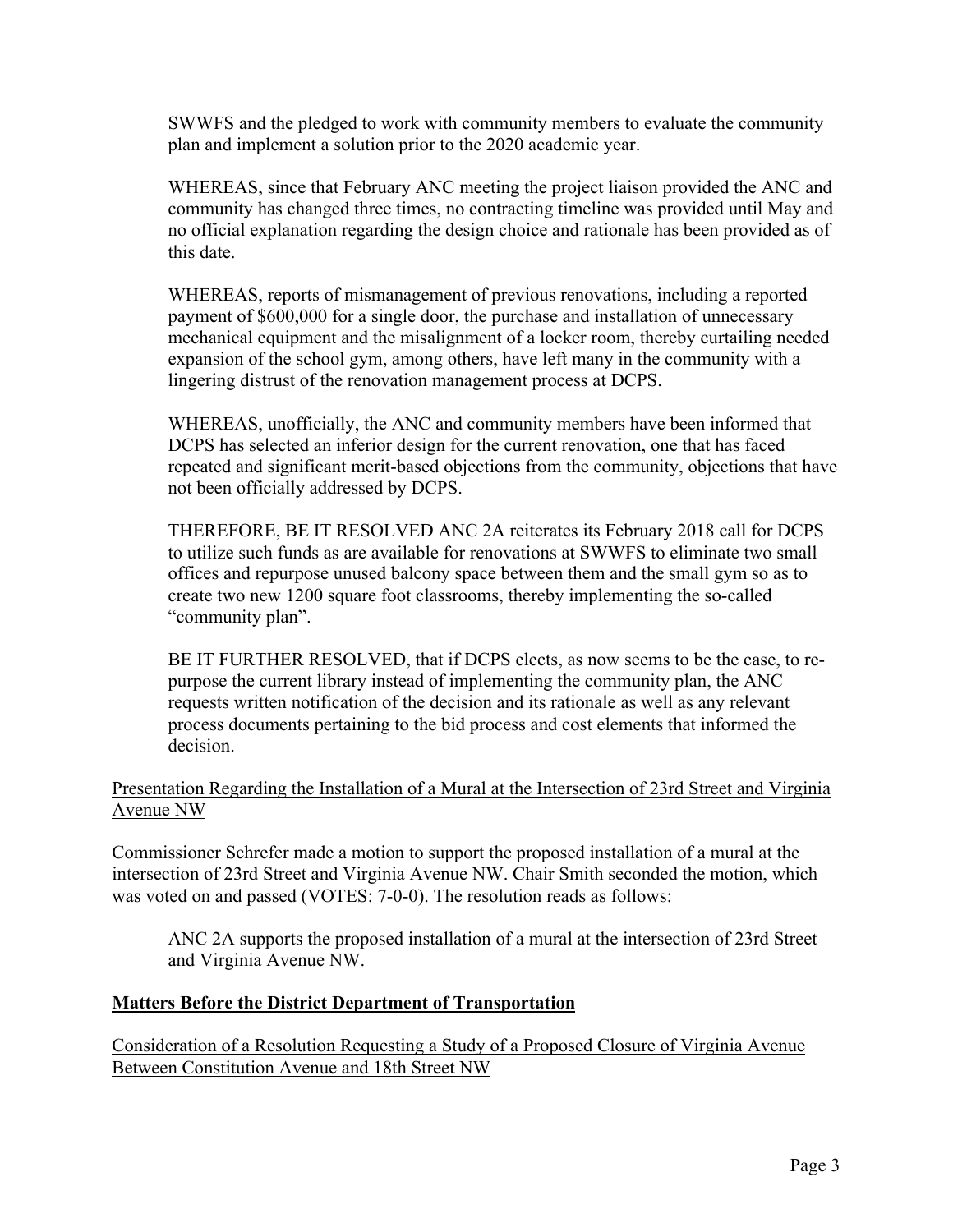Commissioner Kennedy made a motion to adopt a proposed resolution regarding the matter. Commissioner Harnett seconded the motion, which was voted on and passed (VOTES: 7-0-0). The resolution reads as follows:

WHEREAS, the District of Columbia is committed to achieving "zero fatalities and serious injuries to travelers of our transportation system" by 2024, a commitment colloquially referred to as "Vision Zero,"

WHEREAS, despite the above-stated commitment, the number of traffic deaths in the District has increased every year since Vision Zero was announced in 2015, with a spate of recent roadway deaths putting 2019 at-risk to continue the trend absent corrective measures,

WHEREAS, to make progress, the District Department of Transportation (DDOT) must look at transportation infrastructure proactively in order to identify safety improvements that can be made before incidents take place,

WHEREAS, the intersection of Constitution Avenue and Virginia Avenue NW represents one specific, major safety hazard for pedestrians in a tourist-heavy area that DDOT should address as soon as possible,

WHEREAS, a large number of near misses take place at this location when cars turning right off of Constitution Avenue to Virginia Avenue NW interact with a low-visibility crosswalk set back from the intersection – often at a high rate of speed due to the generous angle for right-turning traffic, and

WHEREAS, the proximity of this intersection to the one at 18th Street and Constitution Avenue NW presents an opportunity for DDOT to evaluate re-routing vehicular traffic around this short block of Virginia Avenue with minimal anticipated impacts on traffic flow but potentially significant benefits for pedestrian safety and the nearby public space.

THEREFORE, BE IT RESOLVED that ANC 2A requests that DDOT conduct an expedited evaluation of the feasibility of closing the 1700 block of Virginia Avenue NW to automobile traffic, along the lines suggested in the attached presentation, and other measures to improve pedestrian safety in the vicinity, and that if such a closure is deemed conceptually feasible, that it conduct a six-month pilot closure of the block thereafter.

BE IT FURTHER RESOLVED that ANC 2A asks DDOT to come and present to the Commission near the conclusion of any trial closure period in order to report on the pilot's effectiveness vis-à-vis pedestrian and cyclist safety and traffic flow.

# **Matters Before the U.S. Commission of Fine Arts**

U.S. Commission of Fine Arts application for 1700 Pennsylvania Avenue NW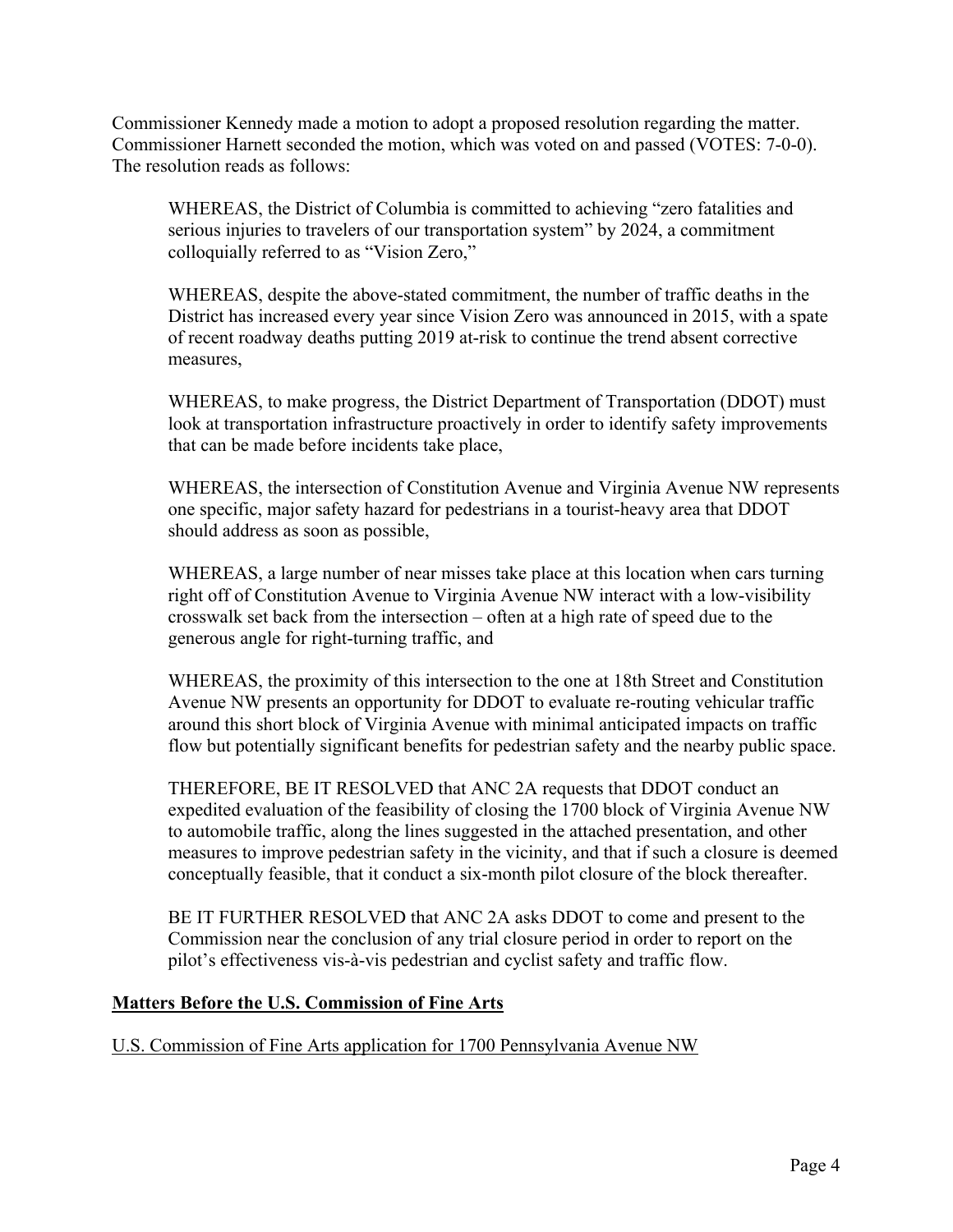Commissioner Harnett made a motion to adopt a proposed resolution regarding the matter. Commissioner Goldin seconded the motion, which was voted on and passed (VOTES:7-0-0). The resolution reads as follows:

ANC 2A supports The Mills Building Associates, LLC's U.S. Commission of Fine Arts application for conceptual review at 1700 Pennsylvania Avenue NW.

## **Matters Before the Public Space Committee**

Public Space Application by GW to Install a Post to Hang Banners for Exhibitions at 701 21st Street NW

*The Commission delayed consideration of this matter until a future ANC meeting.*

## Public Space Application for the Repaving of 333 Square Feet of a Public Alley at 1227 25th Street NW

Commissioner Goldin made a motion moved to support the public space application for the repaving of 333 square feet of a public alley at 1227 25th Street NW. Chair Smith seconded the motion, which was voted on and passed (VOTES: 7-0-0). The resolution reads as follows:

ANC 2A supports the public space application for the repaving of 333 square feet of a public alley at 1227 25th Street NW.

# **Matters Before the Alcoholic Beverage Regulation Administration**

Consideration of Several Alcoholic Beverage License Renewal Applications for Restaurants, Hotels, Multipurpose Facilities, Clubs, Marine Vessels, Arenas, and Caterers

*Commissioner Patel recused herself from voting on this matter.*

*The Commission did not take any action regarding this matter.*

# **Adjournment**

Chair Smith adjourned the meeting at 10:24 pm.